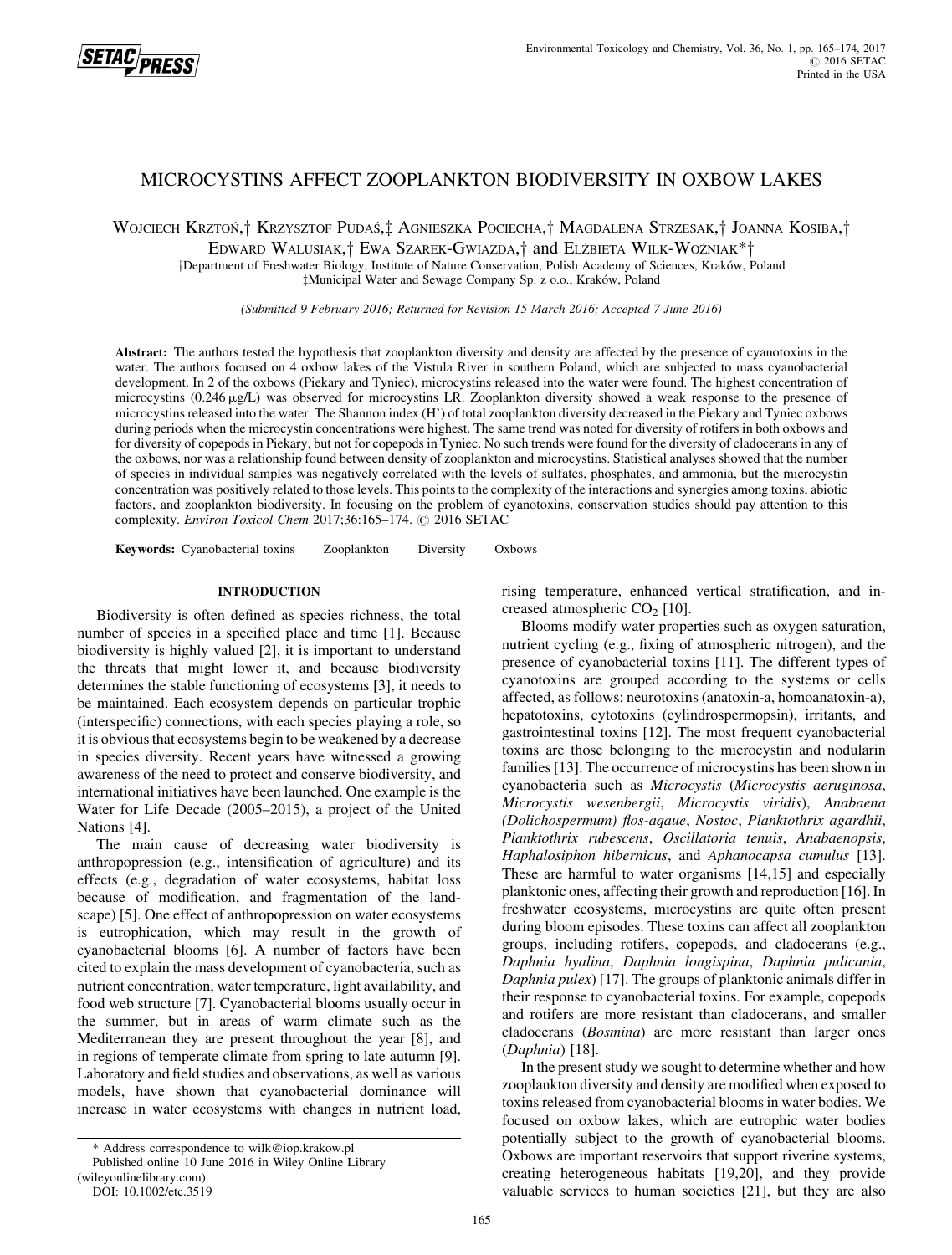among the most threatened ecosystems on Earth [22]. They are important habitats for many organisms—some of them are Natura 2000 habitats—and are used for recreation. The oxbows we studied are parts of old beds of the Vistula River, the largest river in Poland.

Knowledge of microorganism biodiversity in oxbow lakes, and an understanding of the threats to it, are fundamental to future management and conservation of these valuable ecosystems.

## MATERIALS AND METHODS

We collected water samples from 4 oxbow lakes of the Vistula River system (Figure 1) in southern Poland, situated close to each other near the city of Krakow. The samples were collected during the 2014 vegetation season (May–October: spring–autumn, when cyanobacterial blooms are expected) from the deepest part of each lake. All sampling sites were in open water (without macrophytes), and are comparable. Samples were collected every month before cyanobacteria bloom growth started, and every week during bloom growth. Physicochemical and biological parameters were assessed. Water temperature, dissolved oxygen, oxygen saturation, pH, conductivity, and chlorophyll a concentration were measured in situ with a YSI 6600 V2 Multiparameter Sonde at 1 m depth, and in water near the bottom. Depth and transparency (with a Secchi disc) were also measured. The concentrations of ions  $(NO_2^-, NO_3^-, PO_4^{3-}, SO_4^{2-}, HCO_3^-, NH_4^+)$  and microcystins were measured in samples that were collected from the same points and depths and immediately transported to the laboratory. Ion concentrations were determined with a Dionex ion chromatograph at the laboratory of the Institute of Nature Conservation, Polish Academy of Sciences. Microcystin concentrations were analyzed using a high-performance liquid chromatography (HPLC) Agilent 1100 with a diode matrix (DAD) at the Central Laboratory of the Municipal Water



Figure 1. Locations in Poland of the oxbow lakes studied. Piek = Piekary oxbow lake,  $50^{\circ}00'50.1''N$ ,  $19^{\circ}47'35.7''E$ , maximum depth 4.0 m, area 1.56 ha; Tyn = Tyniec oxbow lake,  $50^{\circ}01'47.0''$ N,  $19^{\circ}49'39.8''$ E, maximum depth 3.0 m, area 5.75 ha; Jez1 = Jeziorzany 1,  $49^{\circ}59'46.0''$ N,  $19^{\circ}46'52.5''$ E, maximum depth 2.4 m, area 2.21ha; Jez $2 =$  Jeziorzany 2, 49°59'43.7"N, 19°47'10.6"E, maximum depth 5.5 m, area 2.19 ha.

and Sewage Company (Krakow, Poland) [23]. Microcystins were analyzed as microcystin-LR (MC-LR), microcystin-RR (MC-RR), and microcystin-YR (MC-YR). In total, 72 water samples were taken for analyses of microcystin concentrations and physicochemical parameters.

Samples for assessment of biological parameters (36 for cyanobacteria composition and 36 for zooplankton) were taken from 1 m depth in the lakes. For zooplankton analysis, the samples were concentrated from 10 L water with a plankton net (mesh size  $50 \mu m$ ) and fixed in 4% formaldehyde. The zooplankton samples were analyzed under a Nikon H550L light microscope  $(40-400\times)$ , and was recounted per L, in a 0.5-mL chamber, with mean density based on 5 counts. The zooplankton species were identified using keys [24–29].

Samples for cyanobacterial structure analysis were concentrated from 10 L water with a plankton net (mesh size  $10 \mu m$ ) and fixed with Lugol's solution. Cyanobacteria were identified under a Nikon H550L light microscope  $(40-400\times)$  using keys [30–32]. The biomass of cyanobacteria was calculated as biovolume by comparing specimens with their geometrical shapes [33]. Additional cyanobacteria samples were taken and not fixed; they were transported immediately to the laboratory for identification of fresh material.

### Statistical analyses

The Shannon (H') index was calculated on the basis of density as a measure of zooplankton diversity. Spearman rank correlation tests in Statistica 12 (Statsoft) were used to identify correlations between microcystin concentration and zooplankton density and species diversity. Canonical correlation analyses in Canoco 5 (licence number c509112) were performed to examine relationships between abiotic (physicochemical) parameters and biotic variables (microcystin concentration, number of zooplankton species in sample). All data were logtransformed  $(x + 1)$ .

#### **RESULTS**

#### Physicochemical parameters

Water pH ranged from slightly acidic to slightly alkaline in the Piekary and Tyniec oxbow lakes, and from neutral to slightly alkaline in Jeziorzany 1 and Jeziorzany 2. These lakes differed in some environmental parameters (Table 1). The water of the Tyniec oxbow showed considerably higher conductivity and  $CI^-$  and  $SO_4^2$ -concentrations than the other oxbows, and the highest mean concentrations of  $HCO_3^-$ ,  $NO_3^-$ , and  $PO_4^3$ . The water of Jeziorzany 1 showed the lowest  $PO<sub>4</sub><sup>3</sup>$  and  $NH<sub>4</sub><sup>+</sup>$ concentrations, and the water of Jeziorzany 2 the highest variation of  $PO_4^3$  and  $NH_4^+$  (Table 2). The Piekary oxbow lake showed the lowest mean conductivity and lowest  $SO_4^2$  and  $HCO_3^-$  concentrations but high NH<sub>4</sub><sup>+</sup> and the highest variation of conductivity and  $NO_3^-$ .

## Blooms and microcystins

We found cyanobacteria in all sampled oxbow lakes (Table 2). In 2 oxbow lakes (Tyniec and Piekary) there were persistent blooms formed by species potentially able to produce microcystins. Blooms were present in the Tyniec oxbow lake from August to October, formed by Microcystis ichthyoblabe (G. Kunze) Kützing, M. wesenbergii (Komárek) Komárek ex Komárek in Joosen, and Woronichinia naegeliana (Unger) Elenkin (Table 2). In the Piekary oxbow, blooms were present in August, at the beginning of September, and in October, created by Dolichospermum planctonicum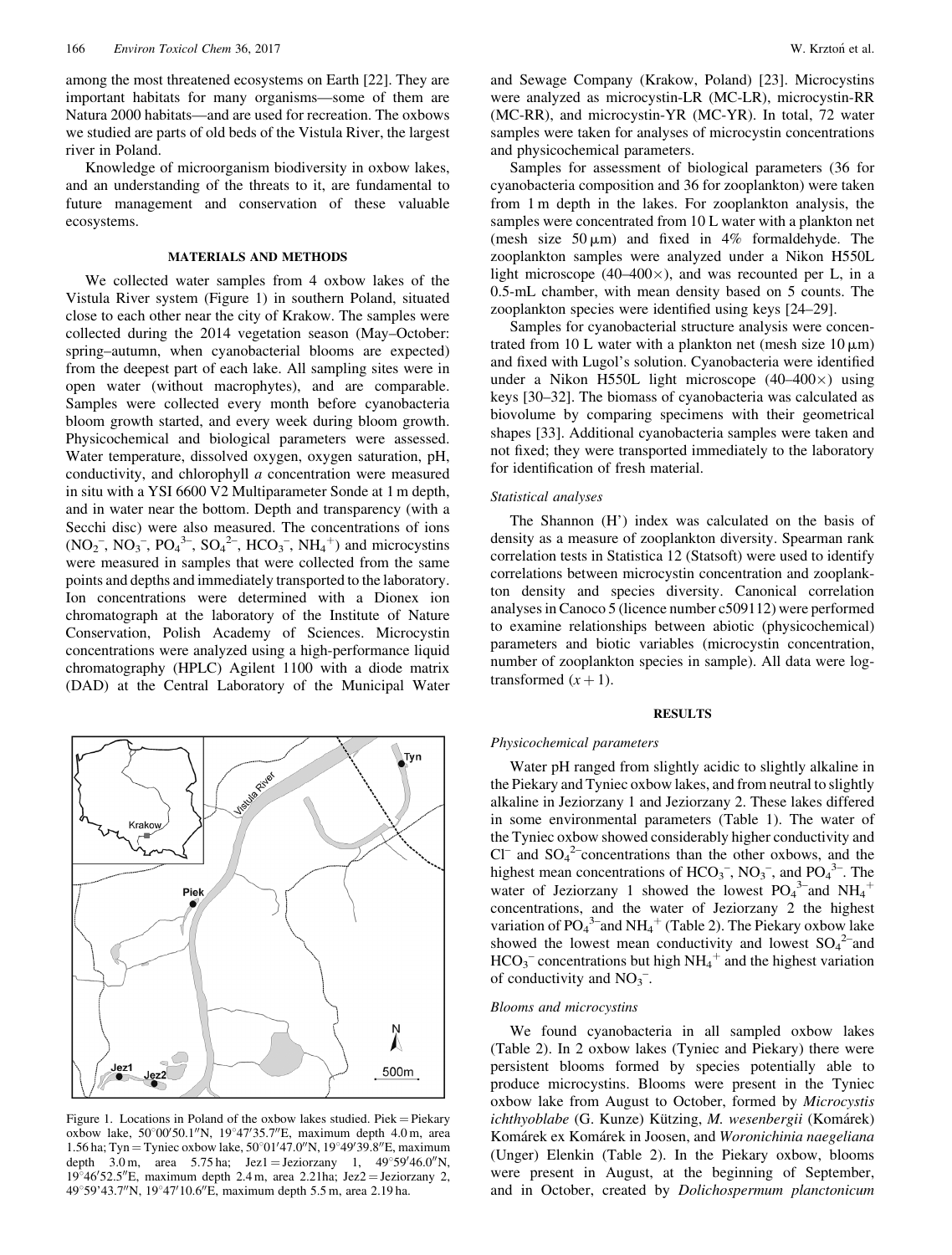Table 1. Values of physicochemical parameters in the water of Piekary ( $n = 22$ ), Tyniec ( $n = 26$ ), Jeziorzany 1 ( $n = 12$ ), and Jeziorzany 2 ( $n = 12$ ) oxbows

|                                       |                     |                            | Oxbow                  |                            |                                     |
|---------------------------------------|---------------------|----------------------------|------------------------|----------------------------|-------------------------------------|
| Parameter                             |                     | Piekary                    | Tyniec                 | Jeziorzany 1               | Jeziorzany 2                        |
| Temperature $\lceil \degree C \rceil$ | Range (mean)        | $8.6 - 24.3(15.6)$         | $9.3 - 24.7(16.9)$     | $12.7 - 23.3(19.0)$        | $10.1 - 25.0$ $(17.1)$              |
|                                       | CV                  | 26                         | 25                     | 20                         | 31                                  |
| pH                                    | Range (mean)<br>CV. | $5.5 - 8.3(6.7)$<br>8      | $6.4 - 8.3(7.2)$       | $7.1 - 7.7(7.4)$<br>3      | $7.0 - 8.1(7.5)$                    |
| Dissolved oxygen [mg/L]               | Range (mean)        | $0.3 - 9.2(5.0)$           | $0.2 - 14.3(5.4)$      | $0.3 - 9.7(4.2)$           | $1.5 - 11.2(6.1)$                   |
|                                       | CV <sub></sub>      | 55                         | 68                     | 67                         | 51                                  |
| Oxygen saturation $[\%]$              | Range (mean)        | $2.6 - 100.8(52.5)$        | $2.2 - 169.6(57.8)$    | $2.4 - 94.6(45.1)$         | $14.2 - 115.2(65.1)$                |
|                                       | CV.                 | 53                         | 74                     | 62                         | 55                                  |
| Conductivity $[\mu S/cm]$             | Range (mean)        | $481 - 1011(668)$          | 1259-1361 (1299)       | 748-1023 (802)             | 682–910 (734)                       |
|                                       | CV                  | 18                         | 2                      | 11                         | 10                                  |
| $Cl^{-}$ [mg/L]                       | Range (mean)<br>CV  | $52.9 - 155.4(93.5)$<br>26 | 250.8-284.8 (274.4)    | $90.1 - 140.5(99.7)$<br>13 | $90.0 - 97.1(93.4)$<br>$\mathbf{3}$ |
| $SO_4^{2-}$ [mg/L]                    | Range (mean)        | $17.7 - 78.1(35.0)$        | $75.9 - 100.1$ (84.7)  | $43.3 - 71.6(53.5)$        | $39.9 - 64.2(48.9)$                 |
|                                       | <b>CV</b>           | 36                         | 6                      | 15                         | 16                                  |
| $HCO3-$ [mg/L]                        | Range (mean)<br>CV  | $196 - 270(244)$           | $225 - 327(284)$<br>11 | 229-316 (280)<br>10        | $203 - 327(263)$<br>14              |
| $NO_3^-$ [mg/L]                       | Range (mean)        | $0.1 - 3.5(0.5)$           | $nd-4.1(0.6)$          | $0.1 - 1.3(0.5)$           | $nd-1.2(0.4)$                       |
|                                       | CV                  | 148                        | 117                    | 67                         | 107                                 |
| $NO_2^-$ [mg/L]                       | Range (mean)        | $nd-0.220(0.022)$          | $nd - 0.019(0.001)$    | $nd - 0.017(0.003)$        | nd-0.015 (0.002)                    |
|                                       | CV <sub></sub>      | 250                        | 357                    | 233                        | 237                                 |
| $NH_4^+$ [mg/L]                       | Range (mean)        | $0.025 - 1.96(0.38)$       | $0.029 - 1.21(0.25)$   | $0.005 - 0.30(0.13)$       | $0.004 - 1.98(0.35)$                |
|                                       | CV                  | 114                        | 108                    | 102                        | 169                                 |
| $PO_4^{3-}$ [mg/L]                    | Range (mean)        | $nd-0.19(0.060)$           | $nd-0.52(0.130)$       | $nd-0.03(0.007)$           | $nd-0.43(0.060)$                    |
|                                       | CV <sub></sub>      | 85                         | 114                    | 161                        | 201                                 |
| Chlorophyll $a \mu g/L$ ]             | Range (mean)        | $nd-94.4(23.3)$            | $nd-140.0(29.7)$       | nd-87.9 (19.7)             | $6.2 - 103.3(28.6)$                 |
|                                       | CV.                 | 102                        | 103                    | 137                        | 118                                 |

Abbreviations:  $nd =$  undetectable level;  $CV =$  coefficient of variation.

(Brunnthaler) Wacklin et al., Dolichospermum spiroides (Klebahn) Wacklin et al., Microcystis wesenbergii, and Oscillatoria tenuis C. Agardh ex Gomont. In Jeziorzany 1, M. wesenbergii developed for a short period during September. In Jeziorzany 2, cyanobacteria (W. naegeliana, Cuspidothrix issatschenkoi (Usachev) P. Rajaniemi, J. Komárek, R. Willame, P. Hrouzek, K. Kastovska, L. Hoffmann, and K. Sivonen, Anabaena spp.) occurred at higher concentrations in September and October, but those species do not produce microcystins. Microcystins were present in the Tyniec and Piekary oxbows but were not found in the water of Jeziorzany 1 and 2 (Table 3). The highest microcystin concentration was found for MC-LR at 1 m depth in the Tyniec and Piekary oxbows. We noted the presence of MC-LR at the beginning of September (Tyniec) and the beginning of October (Piekary). Both MC-RR and MC-YR were found at 1 m depth and in water close to the bottom in both oxbows, mostly at the end of the bloom period.

## Diversity and density of zooplankton

In the sampled oxbow lakes we found 42 zooplankton species in total: 19 rotifer species, 9 copepod species, and 14 cladoceran species (Table 4). The number of zooplankton species was highest in the Tyniec oxbow (35 species noted during the whole sampling period) and lowest in Jeziorzany 1 (26 species for the whole period). Tyniec had the highest number of cladoceran and copepod species but the lowest number of rotifer species. The water bodies differed mostly in the number of cladoceran and copepod species; their numbers of rotifer species were similar.

The mean total density of zooplankton, rotifers, and cladocerans was highest in the Piekary oxbow and lowest in Jeziorzany 2 (Table 5). Jeziorzany 1 had the highest mean density of copepods, and Tyniec the lowest. Jeziorzany 1 showed the highest variation of total zooplankton, rotifer, and copepod

density, and the lowest variation of copepod density. Piekary had the highest variation of cladoceran density and the lowest variation of total zooplankton, rotifer, and copepod density.

In terms of particular groups, rotifers were most diverse in the 2 Jeziorzany oxbow lakes (Figure 2), but the densest (7565 Ind/L; Table 5) in the Piekary oxbow. Cladocerans were densest (1327 Ind/L) but least diverse in the Piekary oxbow (Figure 3). Copepod density was highest (839 Ind/L) in Jeziorzany 1, but diversity was highest in the Tyniec oxbow lake (Figure 4).

The Shannon index (H') of total zooplankton diversity decreased in the Piekary and Tyniec oxbows during periods when the microcystin concentrations were highest (Table 6). The same trend was noted for diversity of rotifers in both oxbows and for diversity of copepods in Piekary, but not for copepods in Tyniec. We found no such trends for the diversity of cladocerans in any of the oxbows.

### Statistical analyses

In analyses of the relationships between toxin concentrations in oxbow lakes water and zooplankton density and diversity, Spearman rank correlations revealed only 1 statistically significant correlation (negative): between the total number of zooplankton species at 1-m depth and the microcystin concentration at the same depth  $(p < 0.05; r = -0.343)$ . Canonical correlation analyses confirmed that correlation (Figure 5).

The number of zooplankton species was highest (19–20 species) in individual samples from Jeziorzany 1 and 2, where cyanobacteria blooms developed during only a short period. A single sample from the Piekary oxbow also contained 19 species; samples from the Tyniec oxbow, the lake with the longest period of cyanobacterial blooming, had fewer species (maximum 17–18 species per sample) than the other water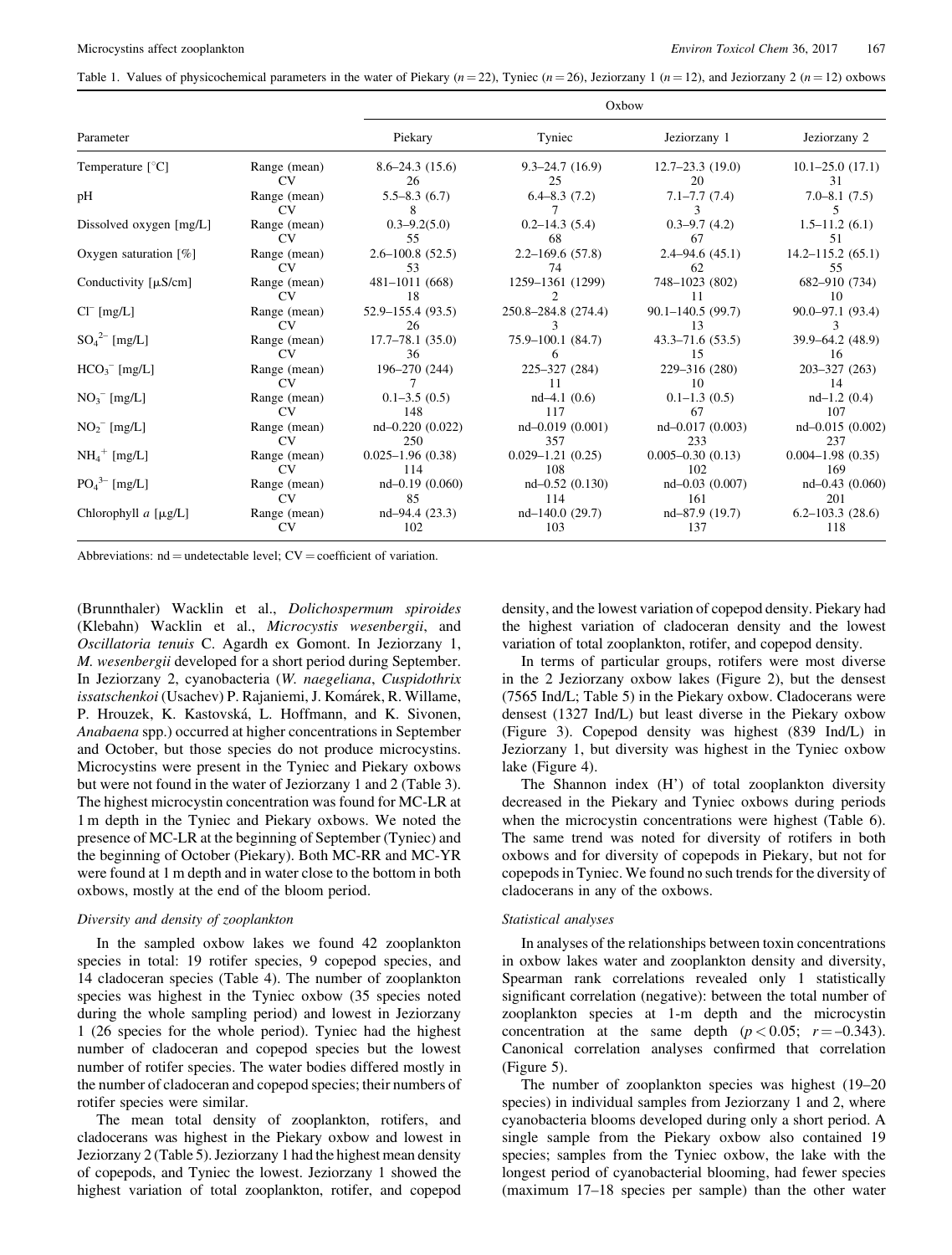Table 2. Chlorophyll a concentration (Chl a; µg/L), cyanobacteria species, and biomass (mg/L) present in oxbow lakes during 2014

|           |                                  |                                                                         | Oxbow                                                                   |                   |                                                                                                            |
|-----------|----------------------------------|-------------------------------------------------------------------------|-------------------------------------------------------------------------|-------------------|------------------------------------------------------------------------------------------------------------|
| Month     |                                  | Piekary                                                                 | Tyniec                                                                  | Jeziorzany 1      | Jeziorzany 2                                                                                               |
| May       | <b>Species</b><br><b>Biomass</b> | cno<br>0.0                                                              | cno<br>0.0                                                              | cno<br>0.0        | cno<br>0.0                                                                                                 |
|           | Chl $a$                          | 16.8                                                                    | 40.3                                                                    | 35.7              | 24.2                                                                                                       |
| June      | Species                          | Oscillatoria tenuis                                                     | cno                                                                     | cno               | cno                                                                                                        |
|           | <b>Biomass</b>                   | 0.8                                                                     | 0.0                                                                     | 0.0               | 0.0                                                                                                        |
|           | Chl $a$                          | 27.4                                                                    | 17.4                                                                    | 3.1               | 78.2                                                                                                       |
| July      | Species                          | Dolichospermum spiroides                                                | cno                                                                     | cno               | cno                                                                                                        |
|           | <b>Biomass</b>                   | 0.4                                                                     | 0.0                                                                     | 0.0               | 0.00                                                                                                       |
|           | Chl $a$                          | Data not available                                                      | 27.4                                                                    | 5.2               | Data not available                                                                                         |
| August    | Species                          | D. planctonicum,<br>D. spiroides, Microcystis<br>wesenbergii, O. tenuis | Aphanocapsa sp.<br>Microcystis ichthyoblabe,<br>Woronichinia naegeliana | cno               | Dolichospermum planctonicum,<br>Aphanizomenon sp.                                                          |
|           | <b>Biomass</b>                   | 3.5                                                                     | 66.9                                                                    | 0.0               | 0.2                                                                                                        |
|           | Chl $a$                          | 94.4                                                                    | 29.2                                                                    | 39.7              | 10.7                                                                                                       |
| August    | Species                          | Samples not taken                                                       | M. ichthyoblabe                                                         | Samples not taken | Samples not taken                                                                                          |
|           | <b>Biomass</b>                   |                                                                         | 16.4                                                                    |                   |                                                                                                            |
|           | Chl $a$                          |                                                                         | 28.6                                                                    |                   |                                                                                                            |
| August    | <b>Species</b><br><b>Biomass</b> | Samples not taken                                                       | Aphanizomenon sp.<br>M. ichthyoblabe,<br>W. naegeliana<br>128.3         | Samples not taken | Samples not taken                                                                                          |
|           | Chl $a$                          |                                                                         | 54.5                                                                    |                   |                                                                                                            |
| September | Species                          | O. tenuis                                                               | M. ichthyoblabe,<br>M. wesenbergii,<br>W. naegeliana                    | M. wesenbergii    | D. flos-aquae, D. planctonicum,<br>D. spiroides, Cuspidothrix<br>issatschenkoi, Woronichinia<br>naegeliana |
|           | <b>Biomass</b>                   | 2.7                                                                     | 53.3                                                                    | 0.5               | 7.4                                                                                                        |
|           | Chl $a$                          | 75.6                                                                    | 140.0                                                                   | 24.8              | 15.3                                                                                                       |
| September | <b>Species</b>                   | D. planctonicum,<br>O. tenuis                                           | M. ichthyoblabe,<br>M. wesenbergii                                      | Samples not taken | Samples not taken                                                                                          |
|           | <b>Biomass</b>                   | 0.6                                                                     | 42.6                                                                    |                   |                                                                                                            |
|           | Chl $a$                          | 21.3                                                                    | 38.4                                                                    |                   |                                                                                                            |
| September | Species                          | O. tenuis                                                               | Aphanizomenon sp.,<br>M. ichthyoblabe,<br>M. wesenbergii                | Samples not taken | Samples not taken                                                                                          |
|           | <b>Biomass</b>                   | 0.5                                                                     | 60.4                                                                    |                   |                                                                                                            |
|           | Chl $a$                          | 17.8                                                                    | 26.1                                                                    |                   |                                                                                                            |
| October   | Species                          | O. tenuis                                                               | M. ichthyoblabe,<br>M. wesenbergii                                      | cno               | Anabaena flos-aquae,<br>A. planctonica, Aphanizomenon<br>cf. issatschenkoi                                 |
|           | <b>Biomass</b>                   | 0.4                                                                     | 48.3                                                                    | 0.0               | 2.1                                                                                                        |
|           | Chl $a$                          | 19.3                                                                    | 41.8                                                                    | 18.7              | 9.6                                                                                                        |
| October   | Species                          | O. tenuis                                                               | M. ichthyoblabe,<br>M. wesenbergii<br>W. naegeliana                     | Samples not taken | Samples not taken                                                                                          |
|           | <b>Biomass</b>                   | 2.0                                                                     | 39.3                                                                    |                   |                                                                                                            |
|           | Chl $a$                          | 23.4                                                                    | 17.2                                                                    |                   |                                                                                                            |
| October   | Species                          | O. tenuis                                                               | M. ichthyoblabe,<br>M. wesenbergii,<br>W. naegeliana                    | Samples not taken | Samples not taken                                                                                          |
|           | <b>Biomass</b>                   | 0.8                                                                     | 93.1                                                                    |                   |                                                                                                            |
|           | Chl $a$                          | 14.4                                                                    | 12.4                                                                    |                   |                                                                                                            |
| October   | Species                          | cno                                                                     | W. naegeliana                                                           | Samples not taken | Samples not taken                                                                                          |
|           | <b>Biomass</b><br>Chl a          | $0.0\,$<br>3.7                                                          | 55.5<br>11.0                                                            |                   |                                                                                                            |

 $\text{cno} = \text{cyanobacteria not observed.}$ 

|  |  |  |  |  | Table 3. Microcystins concentration $(\mu g/L)$ in the oxbow lakes studied <sup>a</sup> |
|--|--|--|--|--|-----------------------------------------------------------------------------------------|
|--|--|--|--|--|-----------------------------------------------------------------------------------------|

|                                                              |                      |                      | 8 September             |                         |                      |                      | 6 October               |                         |                            |                         | 14 October                 |                            |                                  |                                  | 28 October              |                                  |                                  |
|--------------------------------------------------------------|----------------------|----------------------|-------------------------|-------------------------|----------------------|----------------------|-------------------------|-------------------------|----------------------------|-------------------------|----------------------------|----------------------------|----------------------------------|----------------------------------|-------------------------|----------------------------------|----------------------------------|
| Microcystins                                                 | RR.                  | YR                   | LR                      | MCtot                   | RR                   | YR                   | LR                      | <b>MCtot</b>            | RR                         | YR                      | LR                         | <b>MCtot</b>               | RR                               | YR                               | LR                      | MCtot                            | MC tot                           |
| Piekary 1 m<br>Piekary bottom<br>Tyniec 1 m<br>Tyniec bottom | nd<br>nd<br>nd<br>nd | nd<br>nd<br>nd<br>nd | nd<br>nd<br>0.246<br>nd | nd<br>nd<br>0.246<br>nd | nd<br>nd<br>nd<br>nd | nd<br>nd<br>nd<br>nd | 0.205<br>nd<br>nd<br>nd | 0.205<br>nd<br>nd<br>nd | 0.057<br>0.082<br>nd<br>nd | nd<br>0.029<br>nd<br>nd | 0.081<br>0.018<br>nd<br>nd | 0.138<br>0.129<br>nd<br>nd | 0.035<br>0.041<br>0.041<br>0.045 | 0.018<br>0.014<br>0.019<br>0.032 | 0.027<br>nd<br>nd<br>nd | 0.080<br>0.055<br>0.060<br>0.077 | 0.423<br>0.184<br>0.306<br>0.077 |

<sup>a</sup>0 values not presented.

 $nd = not detected.$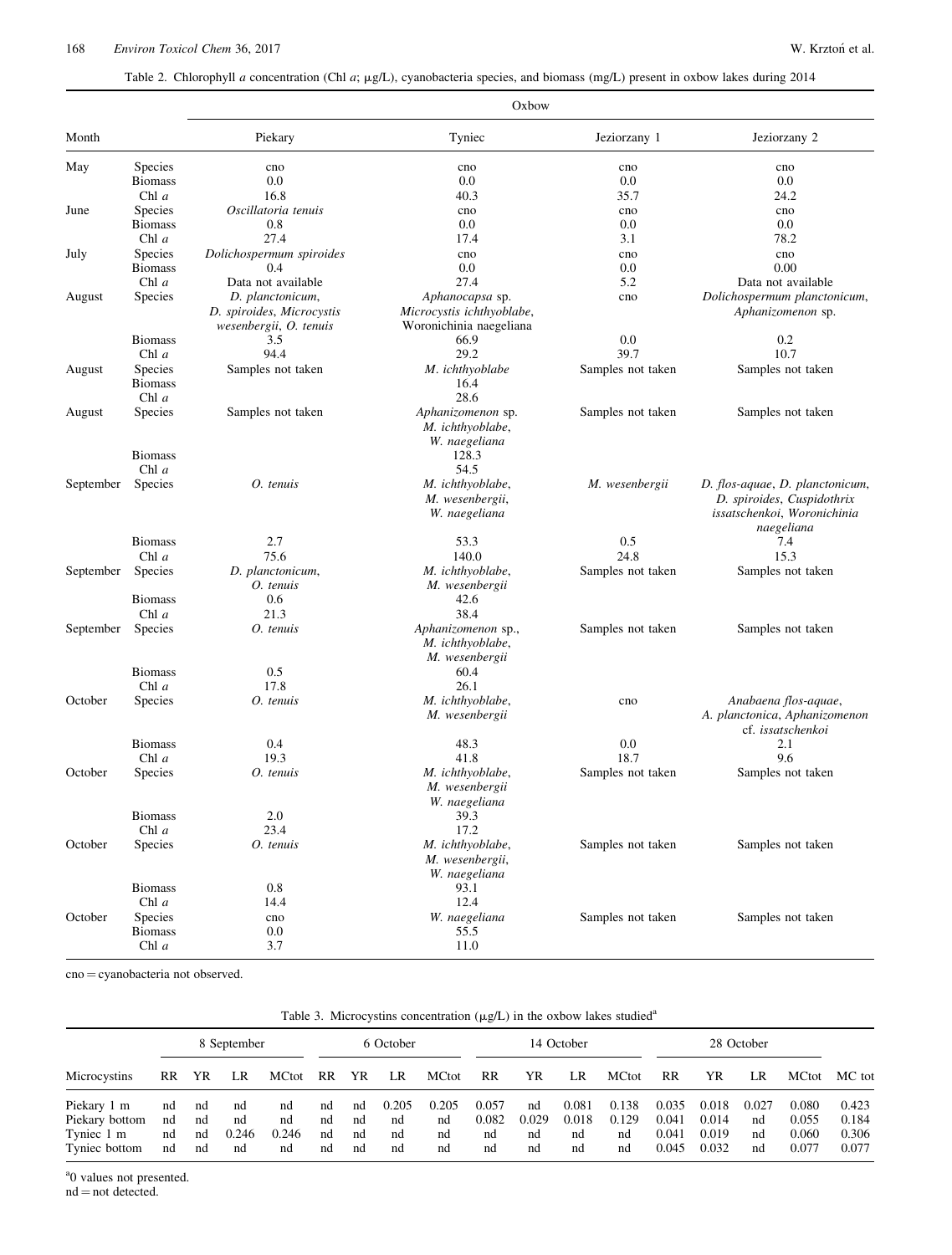|  | Table 4. Structure of zooplankton species in oxbows |  |  |
|--|-----------------------------------------------------|--|--|
|  |                                                     |  |  |

| Species                                               | Piekary            | Tyniec             | Jeziorzany 1   | Jeziorzany 2   |
|-------------------------------------------------------|--------------------|--------------------|----------------|----------------|
| Rotifera                                              |                    |                    |                |                |
| Asplanchna priodonta (Gosse, 1850)                    | $^{+}$             | $^{+}$             | $^{+}$         | $^{+}$         |
| Brachionus angularis (Gosse, 1858)                    | $^{+}$             | $\ddot{}$          | $\ddot{}$      | $\ddot{}$      |
| Brachionus calyciflorus (Pallas, 1766)                | $^{+}$             | $^{+}$             | $\ddag$        | $\overline{+}$ |
| Brachionus diversicornis (Daday, 1883)                | $^{+}$             | $^{+}$             |                | $\overline{+}$ |
| Brachionus urceolaris (Mueller, 1773)                 | $^{+}$             |                    |                |                |
|                                                       |                    |                    |                |                |
| Filinia longiseta (Ehrenberg, 1834)                   | $^{+}$             | $^{+}$             | $\ddag$        | $\overline{+}$ |
| Gastropus minor (Rousselet, 1892)                     | $^{+}$             |                    | $\overline{+}$ |                |
| Kellicotia longispina (Kellicott, 1879)               | $^{+}$             | $\hspace{0.1mm} +$ | $^{+}$         |                |
| Keratella cochlearis (Gosse, 1851)                    | $^{+}$             | $^{+}$             | $^{+}$         | $^{+}$         |
| Keratella tecta (Gosse, 1851)                         | $^{+}$             | $^{+}$             | $\ddot{}$      | $^{+}$         |
| Keratella quadrata (Mueller, 1786)                    | $^{+}$             | $^{+}$             | $^{+}$         | $^{+}$         |
| Lecane stenroosi (Meissner, 1908)                     |                    |                    |                |                |
| Polyarthra major (Burckhardt, 1900)                   | $^{+}$             | $^{+}$             | $^{+}$         | $^{+}$         |
| Polyarthra minor (Voigt, 1904)                        | $\ddot{}$          |                    | $+$            | $\ddag$        |
| Polyarthra remata (Skorikov, 1896)                    | $^{+}$             | $\hspace{0.1mm} +$ |                | $^{+}$         |
| Polyarthra vulgaris (Carlin, 1943)                    | $^{+}$             | $^{+}$             | $^{+}$         | $^{+}$         |
| Pompholyx sulcata (Hudson, 1885)                      | $\ddot{}$          | $\overline{+}$     | $^{+}$         | $^{+}$         |
| Trichocerca capucina (Wierzejski and Zacharias, 1893) | $^{+}$             | $^{+}$             | $^{+}$         | $^{+}$         |
| Trichocerca similis (Wierzejski, 1893)                |                    | $^{+}$             |                |                |
| Total Rotatoria number                                | 17                 | 15                 | 16             | 17             |
| Cladocera                                             |                    |                    |                |                |
| Alona rectangula (Sars, 1862)                         |                    |                    | $^{+}$         |                |
| Bosmina longirostris (Mueller, 1785)                  | $^{+}$             | $^{+}$             | $^{+}$         | $^{+}$         |
| Ceriodaphnia pulchella (Sars, 1862)                   |                    |                    |                | $^{+}$         |
| Chydorus sphaericus (Mueller, 1776)                   | $^{+}$             | $^{+}$             |                |                |
| Daphnia ambigua (Scourfield, 1947)                    |                    |                    | $^{+}$         |                |
| Daphnia cucullata (Sars, 1862)                        | $^{+}$             | $^{+}$             | $^{+}$         | $^{+}$         |
| Daphnia galeata (Sars, 1864)                          |                    | $^{+}$             |                |                |
|                                                       |                    | $\ddot{}$          |                |                |
| Daphnia longispina (Mueller, 1776)                    |                    |                    | $^{+}$         | $^{+}$         |
| Diaphanosoma brachyurum (Lievin, 1848)                | $\hspace{0.1mm} +$ | $^{+}$             | $^{+}$         |                |
| Eubosmina coregoni (Baird, 1857)                      |                    | $^{+}$             |                | $^{+}$         |
| Eubosmina gibbera (Schoedler, 1863)                   | $^{+}$             | $^{+}$             |                |                |
| Eubosmina longispina (Leydig, 1860)                   | $^{+}$             | $^{+}$             | $^{+}$         | $^{+}$         |
| Leptodora kindtii (Focke, 1844)                       | $^{+}$             | $^{+}$             |                |                |
| Moina micrura (Kurz, 1875)                            | $^{+}$             | $^{+}$             | $^{+}$         | $^{+}$         |
| Total Cladocera number                                | 8                  | 12                 | 8              | 9              |
| Copepoda                                              |                    |                    |                |                |
| Acanthocyclops venustus (Norman and Scott, 1906)      | $^{+}$             | $\overline{+}$     |                |                |
| Cyclops abyssorum (Sars, 1863)                        |                    | $^{+}$             |                |                |
| Cyclops strenuus (Fischer, 1851)                      |                    | $\ddag$            |                |                |
| Cyclops vicinus (Uljanin, 1875)                       | $^{+}$             | $^{+}$             |                |                |
| Eudiaptomus gracilis (Sars, 1863)                     | $^{+}$             | $^{+}$             | $^{+}$         | $^{+}$         |
| Eurytemora affinis (Poppe, 1880)                      | $^{+}$             |                    |                |                |
| Mesocyclops leuckarti (Claus, 1857)                   |                    | $\overline{+}$     |                |                |
| Metacyclops gracilis (Lilljeborg, 1853)               |                    | $^{+}$             |                |                |
| Thermocyclops crassus (Fischer, 1853)                 | $^{+}$             | $^{+}$             | $^{+}$         | $^+$           |
| Total Copepoda number                                 | 5                  | 8                  | $\overline{2}$ | $\mathfrak{2}$ |
| Total species number                                  | 30                 | 35                 | 26             | 28             |
|                                                       |                    |                    |                |                |

bodies. For samples with fewer species, the relation to microcystin concentration was not significant.

The number of species in samples was negatively correlated with the concentrations of sulfates, phosphates, and ammonia, and the microcystin concentration was related to the concentrations of those ions.

# DISCUSSION

Biodiversity is directly linked to the health of an ecosystem. Healthy water ecosystems provide valuable ecosystem services to humans [21]. The diversity of microorganisms in freshwater ecosystems is underestimated, because the emphasis generally

| Table 5. Density (Ind./L) of total zooplankton and particular groups |  |  |  |
|----------------------------------------------------------------------|--|--|--|
|----------------------------------------------------------------------|--|--|--|

|                                   | Piekary                            |                          |                          | Tyniec                              |                          |                         | Jeziorzany 1                        |                          |                          | Jeziorzany 2                     |                         |                         |
|-----------------------------------|------------------------------------|--------------------------|--------------------------|-------------------------------------|--------------------------|-------------------------|-------------------------------------|--------------------------|--------------------------|----------------------------------|-------------------------|-------------------------|
|                                   | Range                              | Mean                     | CV                       | Range                               | Mean                     | CV                      | Range                               | Mean                     | CV                       | Range                            | Mean                    | <b>CV</b>               |
| Zooplankton total                 | 766-8230                           | 3944.1                   | 53.05                    | 371-3326                            | 1774.8                   | 59.20                   | 1373-7843                           | 3304.5                   | 72.66                    | 239-2618                         | 1446.5                  | 66.40                   |
| Rotifera<br>Cladocera<br>Copepoda | 504-7565<br>$31 - 1327$<br>161–670 | 3304.7<br>237.7<br>401.7 | 64.80<br>162.60<br>43.20 | 61-2983<br>$24 - 233$<br>$32 - 533$ | 1408.1<br>122.7<br>244.2 | 70.60<br>61.10<br>70.10 | 392-7192<br>$6 - 633$<br>$26 - 839$ | 2682.0<br>194.8<br>427.7 | 90.50<br>131.74<br>73.40 | 213-2307<br>$12 - 151$<br>14-405 | 1086.3<br>80.6<br>279.2 | 81.50<br>59.30<br>52.90 |

 $CV = coefficient of variation.$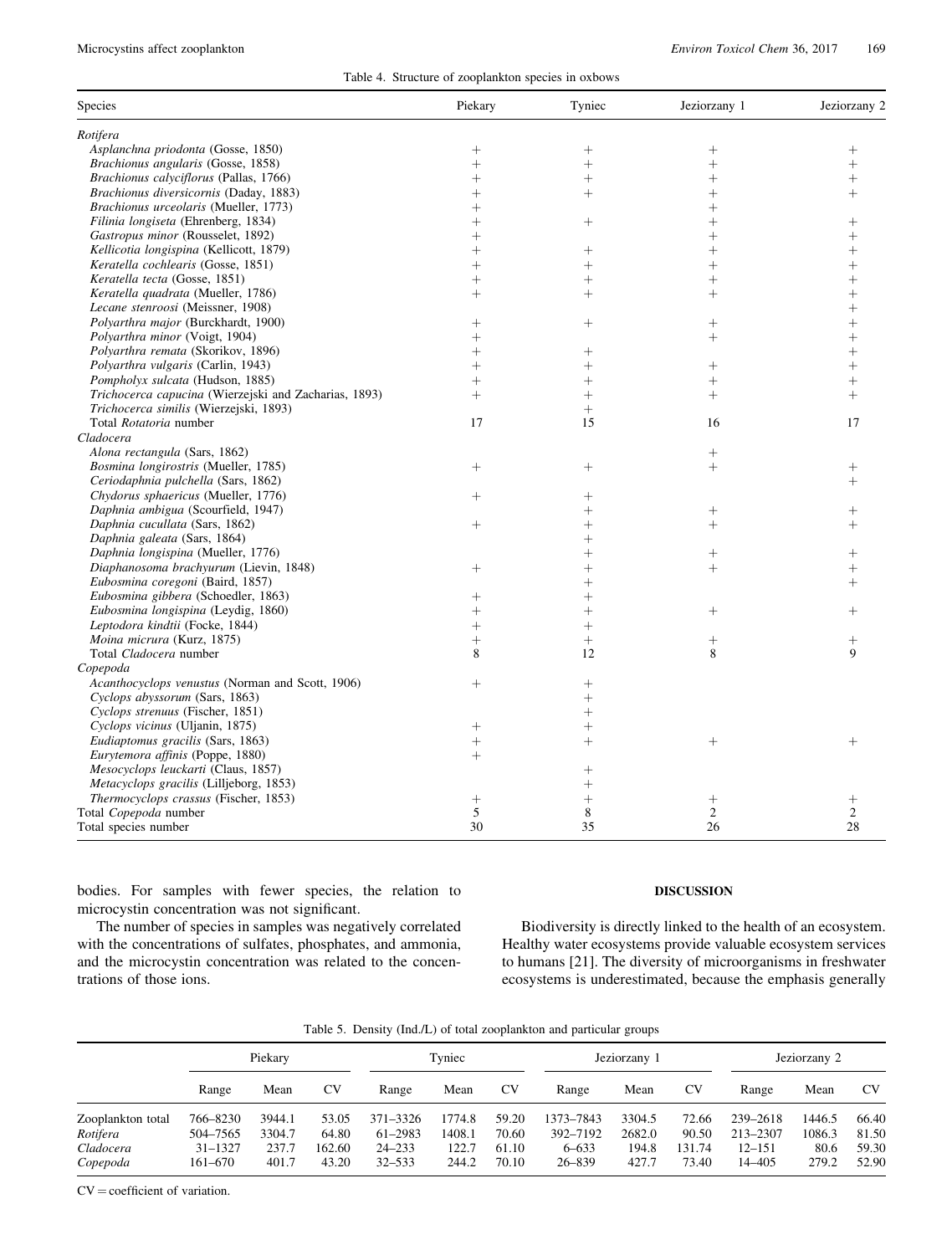

Figure 2. Diversity and density of rotifers in the oxbows studied. Bars represent density, triangles represent number of species, and arrows indicate the presence of microcystins in the water.

is on macroorganisms [21]. For holistic management, and to maintain water ecosystems in good health, we need studies on microorganism diversity and on the mechanisms by which that diversity is altered in freshwater systems. The diversity of microorganisms is driven by abiotic and biotic factors. Among the latter are toxins produced by cyanobacteria, and our understanding of their effects on microorganisms is poor.

The most frequent cyanotoxins are microcystins, which are found in most populations of Microcystis spp., Anabaena, Nostoc, Planktothrix, Oscillatoria, and Anabaenopsis [13]. Microcystins are secondary metabolites that are toxic to aquatic organisms, including protozoa, because they bind to and inhibit protein phosphatases 1 and 2A [34 and literature cited therein]. They are intracellular toxins, released into the water when the

cells lyse naturally or are broken [12,17]. Once released into the water, microcystins can remain for a relatively long time before being eliminated through biodegradation or photolysis [35]. In support of that observation, we found the highest microcystin concentrations close to the end of the cyanobacterial bloom, when cyanotoxins were present in the upper layer of water and in the layer close to bottom sediment.

The presence of cyanotoxins was not significantly linked to the biomass of cyanobacteria, which was higher in the Tyniec oxbow than in Piekary. In Tyniec, the microcystin concentration was lower and its presence was of shorter duration.

In the Tyniec oxbow, only non-nitrogen–fixing cyanobacteria created blooms. In Piekary, there were nitrogen-fixing (but in smaller biomass) as well as non-nitrogen–fixing cyanobacteria.



Figure 3. Diversity and density of cladocerans in the oxbows studied. Bars represent density, triangles represent number of species, and arrows indicate the presence of microcystins in the water.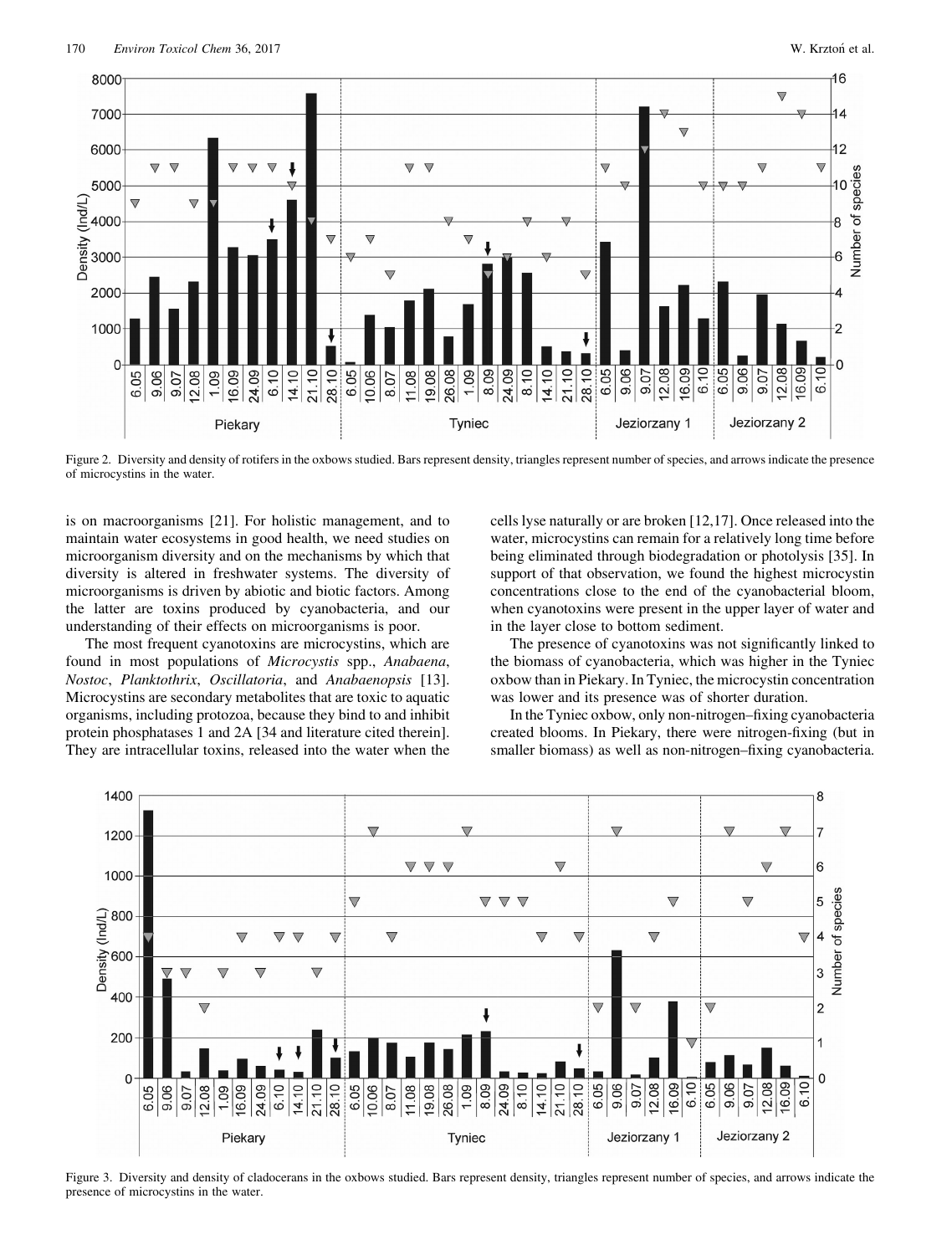

Figure 4. Diversity and density of copepods in the oxbows studied. Bars represent density, triangles represent number of species, and arrows indicate the presence of microcystins in the water.

Non-nitrogen–fixing species are favored by the presence of ammonium nitrogen, while the development of species fixing molecular nitrogen is promoted under conditions of nitrogen scarcity [7,36]. The Tyniec oxbow showed the highest mean concentrations of  $NO_3$ <sup>-</sup> and  $PO_4$ <sup>3-</sup>and a high concentration of  $NH_4^+$ . The higher concentration and longer duration of microcystins in Piekary, together with the presence of nitrogen-fixing cyanobacteria, support the suggestion that these toxins play an ecological role in improving nutrient availability [37]. In that oxbow we found the highest variation of conductivity and  $NO_3^-$ 

Table 6. Shannon Index (H') of total zooplankton and its particular groups in oxbows with microcystin presence

|                        | Rotifera          | Cladocera         | Copepoda          | Total zooplankton   |
|------------------------|-------------------|-------------------|-------------------|---------------------|
| Piekary oxbow          |                   |                   |                   |                     |
| May                    | 1.17              | 0.14              | 0.90              | 1.61                |
| June                   | 1.69              | 0.26              | 0.98              | 2.10                |
| July                   | 1.42              | 0.88              | 0.81              | 1.86                |
| August                 | 1.85              | 0.40              | 1.00              | 2.23                |
| September              | 0.90              | 0.74              | 0.98              | 1.14                |
| September              | 1.30              | 1.04              | 1.00              | 1.80                |
| September              | 1.04              | 0.71              | 0.44              | 1.42                |
| October <sup>a</sup>   | 0.81 <sup>a</sup> | $0.85^{\rm a}$    | 0.77 <sup>a</sup> | 1.28 <sup>a</sup>   |
| October <sup>a</sup>   | 0.61 <sup>a</sup> | 1.29 <sup>a</sup> | $0.83^{\rm a}$    | $0.85$ <sup>a</sup> |
| October                | 0.63              | 0.75              | 0.46              | 0.96                |
| October <sup>a</sup>   | $0.82^{\rm a}$    | 1.06 <sup>a</sup> | 0.38 <sup>a</sup> | $1.63^{\rm a}$      |
| Tyniec oxbow           |                   |                   |                   |                     |
| May                    | 1.24              | 1.09              | 1.07              | 2.09                |
| June                   | 0.75              | 0.77              | 0.84              | 1.66                |
| July                   | 1.18              | 1.02              | 1.07              | 2.03                |
| August                 | 1.39              | 1.52              | 1.14              | 1.83                |
| August                 | 1.29              | 0.74              | 0.73              | 1.86                |
| August                 | 1.37              | 0.94              | 1.34              | 2.18                |
| September              | 1.14              | 1.09              | 1.25              | 1.69                |
| September <sup>a</sup> | $1.24^{\rm a}$    | $1.30^{\rm a}$    | $1.12^a$          | 1.79 <sup>a</sup>   |
| September              | 0.67              | 1.23              | 1.29              | 0.94                |
| October                | 0.74              | 1.27              | 0.80              | 1.02                |
| October                | 0.73              | 1.24              | 1.40              | 1.26                |
| October                | 1.32              | 1.24              | 1.20              | 2.22                |
| October <sup>a</sup>   | 1.06 <sup>a</sup> | 1.26 <sup>a</sup> | $0.88^{a}$        | $1.72^{\rm a}$      |

<sup>a</sup>Data with microcystin detection in the water.

concentrations, and low mean  $PO_4^{3-}$ . It has been suggested that the production of toxins by cyanobacteria is not for defense against predators but for important biological functions such as cell signaling, nutrient uptake, and iron scavenging [37].



Figure 5. Canonical correspondence analysis for number of zooplankton species in individual samples, physicochemical parameters, and total concentration of microcystins in the water. Total variation: 1.02848, with explanatory variables accounting for  $60.7\%$ . Abbreviations: Tyn = Tyniec oxbow lake; Piek = Piekary oxbow lake; Jez $1$  = Jeziorzany 1 oxbow lake;  $Jez2 = Jeziorzany 2$  oxbow lake; water temp = water temperature; MC = microcystins in 1-m layer; oxyg = oxygen saturation; NO2, NO3, NH4 = nitrogen ions  $(NO_2^-$ ,  $NO_3^-$ ,  $NH_4^+$ ); PO4 = phosphate ions  $(PO_4$  $3-$ ;  $HCO<sub>3</sub> = hydrocarbonates (HCO<sub>3</sub>); SO4 = suffixes (SO<sub>4</sub><sup>2</sup>). Numbered$ lines represent the number of species in individual samples.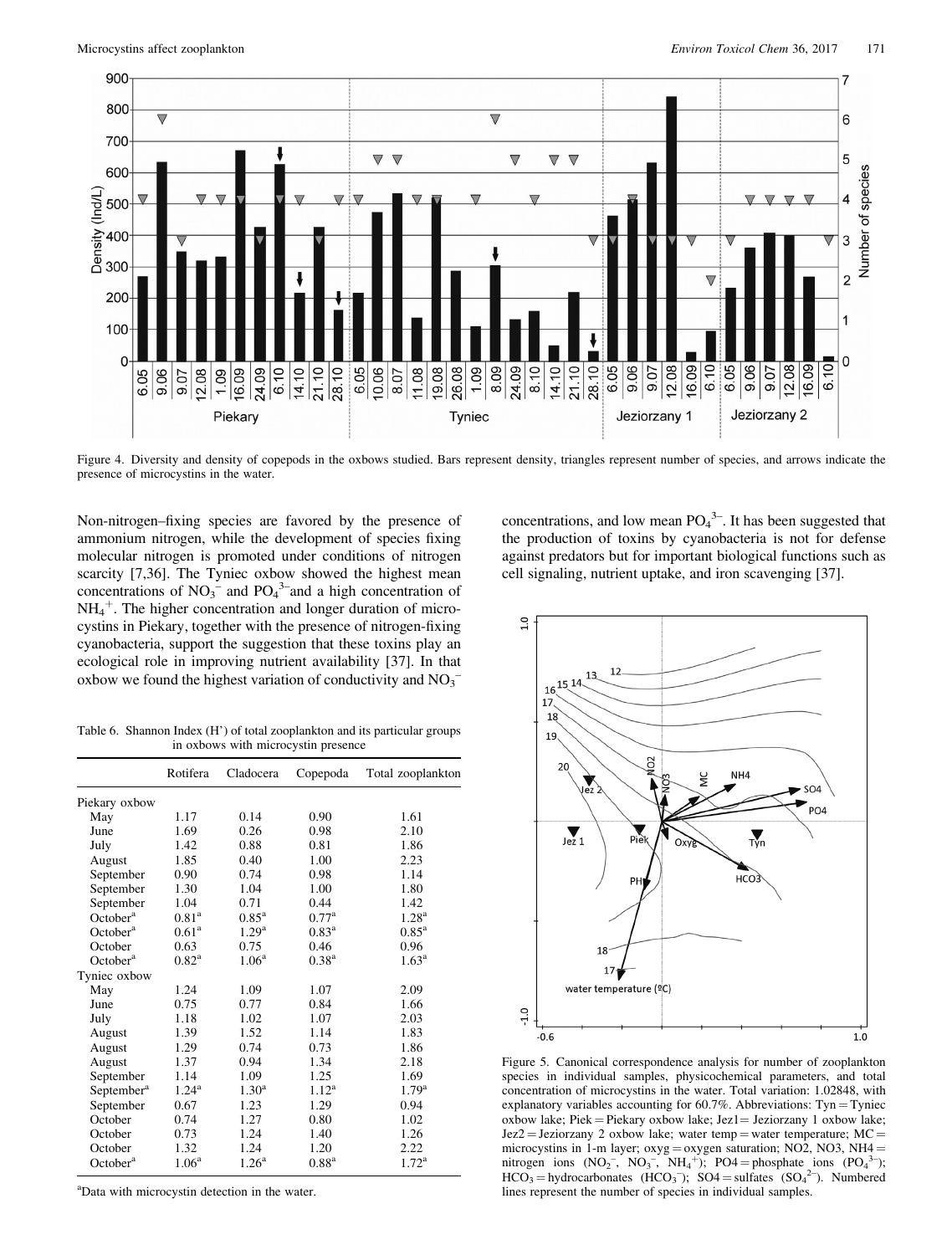Canonical correlation analyses showed a positive relationship between microcystin concentration and levels of  $NH_4^+$ ,  $PO<sub>4</sub><sup>3-</sup>$ , and  $SO<sub>4</sub><sup>2-</sup>$  in the Tyniec oxbow. In other work it was reported that hepatotoxic cyanobacterial strains produced more toxins under conditions of high phosphorus (P), the difference between high and low P being 2-fold to 4-fold [38]. That does not negate the suggestion that microcystins improve P uptake, which is given above in discussing the findings from Piekary. The production and storage of toxins inside cells might follow a scenario different from that of their release into the water. In systems with low availability of P, the cells might degrade more rapidly and the toxins might remain in the water longer. Nonnitrogen–fixing genera such as Microcystis and Oscillatoria produce more toxins under high-nitrogen conditions [13,38,39], and in both Tyniec and Piekary the nitrogen ion concentration was high.

In the literature we have found only 1 report on the effect of sulfates on cyanotoxin production; in A. *ovalisporum* cells, sulfate and phosphate limitation were suggested to have pleiotropic effects on cyanobacterial toxin metabolism [40].

The most common and most toxic form of microcystin is believed to be MC-LR [17]; data on the other forms are insufficient [41]. According to the World Health Organization, its concentration in surface water should not exceed 0.001 mg/L [42]. We found that form of microcystin mostly in the upper layers of the Tyniec (only at the beginning of September) and Piekary oxbows (in October). Other forms such as MC-RR and MC-YR were found in the upper layers and close to the bottom at the end of the bloom period. Both of those forms are known to reduce the growth rate of adult Daphnia [43], and MC-RR and unknown metabolites of cyanobacterial extracts have negative effects on *D. magna* reproduction processes, similar to those observed in response to endocrine-disruptive molecules [43].

Opinions differ on the effect of cyanotoxins on zooplankton in water ecosystems. Laboratory studies strongly indicate adverse effects of cyanotoxins [44], but there are conflicting results from studies in natural ecosystems [45,46]. For example, the effect of toxins on cladocerans in field studies, including our present study, was not as clear as in laboratory experiments. Daphnia is the cladoceran genus most frequently tested against microcystins, because its species are extremely vulnerable to them. Field observations and large-scale lake experiments have shown that daphnid populations can be affected by toxicity if the toxins are released into the water at high concentrations following lysis of cyanobacterial cells [47]. Increasing numbers of reports suggest that Daphnia–cyanobacteria relationships are more complicated than previously thought, and that a decrease in the daphnid population during cyanobacterial blooms is not necessarily because of the toxins [48]. Moreover, short-term exposure to toxic cyanobacteria has been shown to improve the fitness of *D. magna* for further exposure to toxic prey during development. This trait might be transferred to offspring via maternal effects, or such an adaptation might also be clonespecific [49,50]. In the present study we did not find decreased cladoceran diversity in the presence of toxins; we observed decreased cladoceran density in Piekary but not in the Tyniec oxbow. The Tyniec oxbow yielded more species of daphnia than Piekary. Maternal effects might explain the difference in the response of the cladoceran populations of those oxbows.

Assessments of the sensitivity of rotifers to toxic cyanobacteria also differ. Some studies indicate that rotifers are more sensitive than copepods to microcystin exposure [51], and others suggest that rotifers are tolerant to cyanotoxins [52]. The

present study showed decreased rotifer diversity in the presence of cyanotoxins in both of those oxbows, but the response of density under exposure to microsystins differed: it decreased in the Tyniec oxbow but not in Piekary.

Results on copepod sensitivity to cyanotoxins vary as well. One study showed reduced survival of Eurytemora affinis under exposure to elevated microcystin levels [53]. In the present study, E. affinis was present in an oxbow where microcystins were present at a high concentration (Piekary oxbow). This species might not be a good example, however, because it has been reported that E. affinis can detoxify nodularin, another cyanobacterial hepatotoxin, suggesting that some copepods have adapted to algal toxins and possess detoxification mechanisms [54]. In general, copepods showed decreased diversity and density under toxin exposure in Piekary but not in the Tyniec oxbow.

It is difficult to pick apart the responses of zooplankton to cyanotoxins in field data, because several factors simultaneously affect their diversity and density. The most important of these factors are water flow [55], water temperature and water chemistry [56], the food base [57], and the impact of macrophytes [58], and predation by fish [59]. The oxbows studied did not differ in water inflow, water temperature, macrophyte impacts, or fish predation. The highest differences were in the chemical properties responsible for cyanobacterial blooms, the presence of cyanobacterial blooms, and the presence, concentration, and duration of microcystins.

#### **CONCLUSIONS**

We found the highest total number of zooplankton species during the vegetation period in the Tyniec oxbow, the most polluted lake, which had the longest duration cyanobacterial bloom but a lower microcystin concentration. Surprisingly, that oxbow had the highest number of cladoceran and copepod species but the fewest rotifer species for the study period as a whole.

We conclude that zooplankton diversity showed a weak response to the presence of microcystins released into the water. Rotifers were the most sensitive group in terms of diversity but not in terms of density. Cladoceran density, but not diversity, decreased under exposure to the toxins in both oxbows with blooms. In general, cladoceran diversity was lower in the Piekary oxbow, where the concentration of cyanotoxins was highest. Copepod diversity decreased slightly in the Piekary oxbow but not in Tyniec. It is difficult to maintain that the decreased copepod density was a response to cyanotoxins, because it was lower in all oxbows studied (with and without toxins) in September and October.

Statistical analyses showed that the number of species in individual samples was negatively correlated with the levels of sulfates, phosphates, and ammonia, but the microcystin concentration was positively related to those levels. This points to the complexity of the interactions and synergies among toxins, abiotic factors, and zooplankton biodiversity. In focusing on the problem of cyanotoxins in these fragile ecosystems, conservation studies, and planning should pay attention to that complexity.

Acknowledgment—The present study was supported by the Institute of Nature Conservation, Polish Academy of Sciences as a statutory activity and as a grant for Young Scientists and PhD students. We thank the anonymous reviewers for discussions and comments and PhD Piotr Skorka for discussion on statistical analyses. M. Jacobs line-edited the manuscript for submission.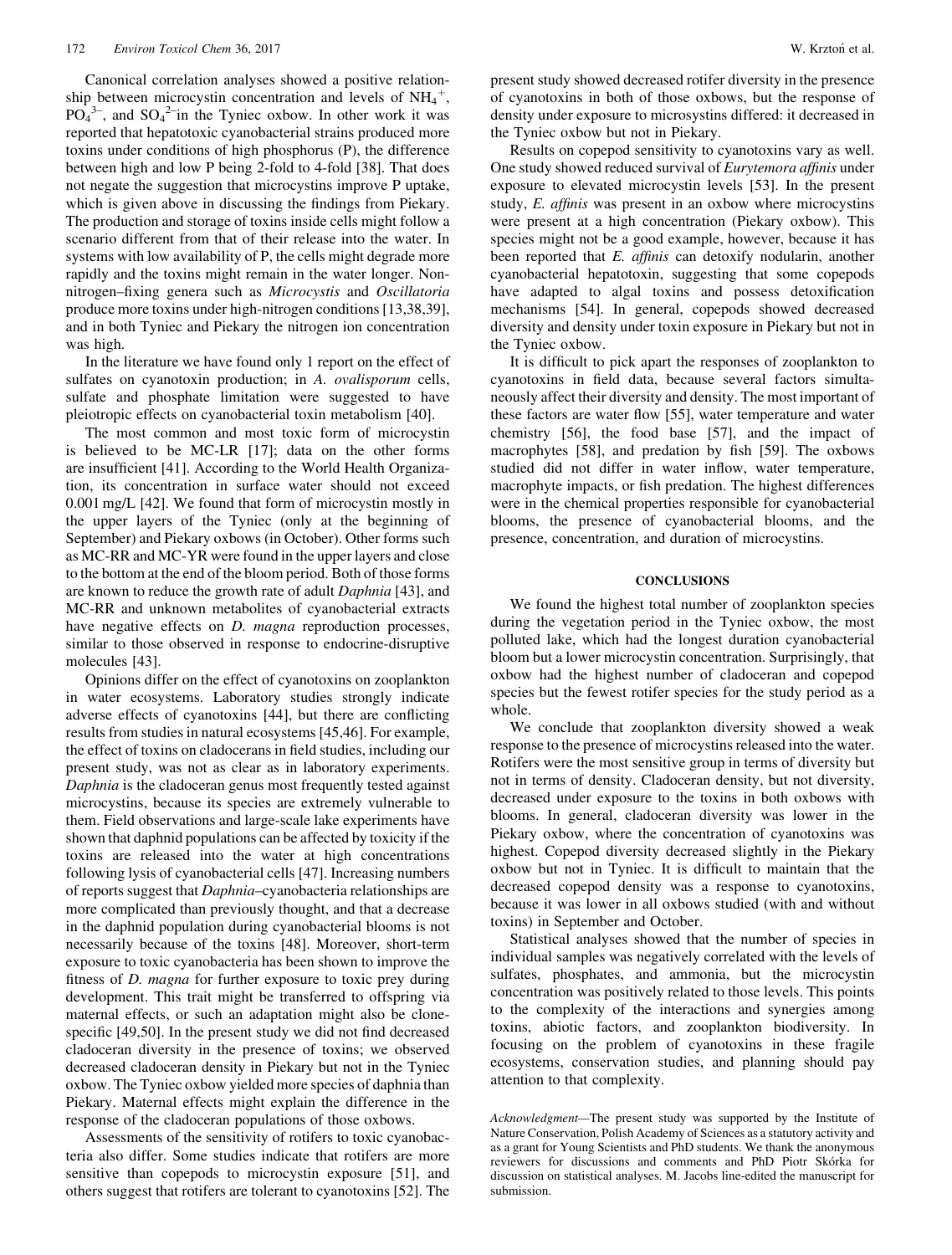Conflict of Interest—The authors declare that they have no conflicts of interest.

Data Availability—Data are available on request from Wojciech Krzton (krzton@iop.krakow.pl).

### **REFERENCES**

- 1. Hubbell SP. 2001. The Unified Neutral Theory of Biodiversity and Biogeography (MPB-32, Vol 32). Princeton University Press, Princeton, NJ, USA.
- 2. Humphries CJ, Williams PH, Vane-Wright RI. 1995. Measuring biodiversity value for conservation. Annu Rev Ecol Syst 26:93–111.
- 3. Hooper DU, Chapin III FS, Ewel JJ, Hector A, Inchausti P, Lavorel S, Lawton JH, Lodge DM, Loreau M, Naeem S, Schmid B, Setälä H, Symstad J, Vandermeer J, Wardle DA. 2005. Effects of biodiversity on ecosystem functioning: A consensus of current knowledge. Ecol Monogr 75:3–35.
- 4. Dudgeon D, Arthington AH, Gessner MO, Kawabata Z-I, Knowler DJ, Lévêque C, Naiman RJ, Prieur-Richard A-H, Soto D, Stiassny MLJ, Sullivan CA. 2006. Freshwater biodiversity: Importance, threats, status and conservation challenges. Biol Rev 81:163–182.
- 5. Gopal B. 2013. Future of wetlands in tropical and subtropical Asia, especially in the face of climate change. Aquat Sci 75:39–61.
- 6. O'Neil JM, Davis TW, Burford MA, Gobler CJ. 2012. The rise of harmful cyanobacteria blooms: The potential roles of eutrophication and climate change. Harmful Algae 14:313–334.
- 7. Dokulil MT, Teubner K. 2000. Cyanobacterial dominance in lakes. Hydrobiologia 438:1–12.
- 8. Moustaka-Gouni M, Vardaka E, Tryfon E. 2007. Phytoplankton species succession in a shallow Mediterranean lake (L. Kastoria, Greece): Steady-state dominance of Limnothrix redekei, Microcystis aeruginosa and Cylindrospermopsis raciborskii. Hydrobiologia 575: 129–140.
- 9. Bucka H, Wilk-Wozniak E. 1999. Cyanobacteria responsible for planktic water blooms in reservoirs in southern Poland. Algol Stud Arch Hydrobiol Suppl 94:105–113.
- 10. Paerl HW, Paul VJ. 2012. Climate change: Links to global expansion of harmful cyanobacteria. Water Res 46:1349–1363.
- 11. Paerl HW, Fulton RS, Moisander PH, Dyble J. 2001. Harmful freshwater algal blooms, with an emphasis on cyanobacteria. Sci World J 1:76–113.
- 12. Codd GA, Morrison LF, Metcalf JS. 2005. Cyanobacterial toxins: Risk management for health protection. Toxicol Appl Pharmacol 203: 264–272.
- 13. Van Apeldoorn ME, Van Egmond HP, Speijers GJ, Bakker GJ. 2007. Toxins of cyanobacteria. Mol Nutr Food Res 51:7–60.
- 14. Paerl HW, Otten TG. 2013. Harmful cyanobacterial blooms: Causes, consequences, and controls. Microbial Ecol 65:995–1010.
- 15. Loftin KA, Clark JM, Journey CA, Kolpin DW, Van Metre PC, Bradley PM. 2016. Spatial and temporal variation in microcystins occurrence in wadeable streams in the southeastern USA. Environ Toxicol Chem 35: in press. DOI: 10.1002/etc.3391.
- 16. Ferrão-Filho ADS, Kozlowsky-Suzuki B. 2011. Cyanotoxins: Bioaccumulation and effects on aquatic animals. Mar Drugs 9:2729– 2772.
- 17. Chorus I, Bartram J, eds. 1999. Toxic Cyanobacteria in Water, A Guide to Their Public Health Consequences, Monitoring and Management. WHO, Spon Press, London, UK.
- 18. Ger KA, Hansson LA, Lürling M. 2014. Understanding cyanobacteriazooplankton interactions in a more eutrophic world. Freshwater Biol 59:1783–1798.
- 19. Obolewski K, Glinska-Lewczuk K. 2011. Effects of oxbow reconnec tion based on the distribution and structure of benthic macroinvertebrates. Clean Soil Air Water 39:853–862.
- 20. Wilk-Woźniak E, Ligęza S, Shubert E. 2014. Effect of water quality on phytoplankton structure in oxbow lakes under anthropogenic and nonanthropogenic impacts. Clean Soil Air Water 42:421–427.
- 21. Geist J. 2011. Integrative freshwater ecology and biodiversity conservation. Ecol Indic 11:1507–1516.
- 22. Dittrich J, Dias JD, Bonecker CC, Lansac-T^oha F, Padial A. 2016. Importance of temporal variability at different spatial scales for diversity of floodplain aquatic communities. Freshwater Biol 61: 316–327.
- 23. Meriluoto J, Codd GA. 2005. Cyanobacterial monitoring and cyanotoxin analysis. Acta Acad Abo 65:1–145.
- 24. Benzie JA. 2005. The genus Daphnia (including Daphniopsis) (Anomopoda: Daphniidae). T. 21. Guide to the Identification of the

Microinvertebrates of the Continental Waters of the World. Leiden Kenobi Productions, Ghent and Backhuys, Leiden, The Netherlands.

- 25. Dussart B. 1967. Les Copépodes des eaux continentals d'Europe occidentale: Calanoides et harpacticopides. Boubée, Paris, France.
- 26. Dussart B. 1969. Les Copépodes des eaux continentals d'Europe occidentale: Cyclopoides et biologie. Boubée, Paris, France.
- 27. Ejsmont-Karabin J, Radwan S, Bielanska-Grajner I. 2004. Polish Freshwater Fauna. Rotifers (Rotifera). University of Łódź, Łódź, Poland.
- 28. Flößner D. 2000. Die Haplopoda und Cladocera (Ohne Bosminidae) Mitteleuropas. Backhuys, Leiden, The Netherlands.
- 29. Rybak JI, Błędzki LA. 2010. Słodkowodne skorupiaki planktonowe: Klucz do oznaczania gatunków. Wydawnictwo Uniwersytetu Warszawskiego, Warszawa, Poland.
- 30. Komarek J. 2013. Cyanoprokaryota, 3. Teil / 3rd part: Heterocytous Genera. Süsswasserflora von Mitteleuropa 19/3, Springer-Verlag, Berlin, Germany.
- 31. Komarek J, Anagnostidis K. 1998. Cyanoprokaryota, 1. Teil: Chroococcales. Süsswasserflora von Mitteleuropa 19/1, Gustav Fischer Verlag, Stuttgart, Germany.
- 32. Komarek J, Anagnostidis K. 2005. Cyanoprokaryota, 2. Teil/ 2nd Part: Oscillatoriales. Süsswasserflora von Mitteleuropa 19/2, Elsevier, Spektrum Akademischer Verlag, Heidelberg, Germany.
- 33. Rott E. 1981. Some results from phytoplankton counting intercalibrations. Schweiz Z Hydrol 43:34–62.
- 34. Ger KA, Teh SJ, Goldman CR. 2009. Microcystin-LR toxicity on dominant copepods Eurytemora affinis and Pseudodiaptomus forbesi of the upper San Francisco Estuary. Sci Total Environ 407:4852–4857.
- 35. Duy TN, Lam PKS, Shaw G, Connell DW. 2000 Toxicology and risk assessment of freshwater cyanobacterial (bluegreen algal) toxins in water. Rev Environ Contam Toxicol 163:113–186.
- 36. Hyenstrand P, Blomqvist P, Pettersson A. 1998. Factors determining cyanobacterial success in aquatic systems: A literature review. Arch Hydrobiol Spec Issues 51:41–62.
- 37. Holland A, Kinnear S. 2013. Interpreting the possible ecological role (s) of cyanotoxins: Compounds for competitive advantage and/or physiological aide? Mar Drugs 11:2239–2258.
- 38. Kaebernick M, Neilan BA. 2001. Ecological and molecular investigations of cyanotoxin production. FEMS Microbiol Ecol 35:1–9.
- 39. Yoshida M, Yoshida T, Takashima Y, Hosoda N, Hiroishi S. 2007. Dynamics of microcystin-producing and non-microcystin-producing Microcystis populations is correlated with nitrate concentration in a Japanese lake. FEMS Microbiol Lett 266:49–53.
- 40. Bácsi I, Vasas G, Surányi G, M-Hamvas M, Máthé C, Tóth E, Grigorszky I, Gáspár A, Tóth S, Borbely G. 2006. Alteration of cylindrospermopsin production in sulfate- or phosphate-starved cyanobacterium Aphanizomenon ovalisporum. FEMS Microbiol Lett 259:303–310.
- 41. Roegner AF, Brena B, Gonzalez-Sapienza G, Puschner B. 2014. Microcystins in potable surface waters: Toxic effects and removal strategies. J Appl Toxicol 34:441–457.
- 42. Corbel S, Mougin C, Bouaïcha N. 2014. Cyanobacterial toxins: Modes of actions, fate in aquatic and soil ecosystems, phytotoxicity and bioaccumulation in agricultural crops. Chemosphere 96:1–15.
- 43. Hulot FD, Carmignac D, Legendre S, Yepremian C, Bernard C. 2012. Effects of microcystin-producing and microcystin-free strains of Planktothrix agardhii on long-term population dynamics of Daphnia magna. Ann Limnol Int J Limnol 48:337–347.
- 44. Lampert W. 1987. Laboratory studies on zooplankton–cyanobacterial interactions. New Zeal J Mar Fresh 21:483–490.
- 45. Hansson LA, Gustafsson S, Rengefors K, Bomark L. 2007. Cyanobacterial chemical warfare affects zooplankton community composition. Freshwater Biol 52:1290–1301.
- 46. Chen F, Dai X, Shu T, Gulati RD, Liu Z. 2013. Microcystins derived from lysing Microcystis cells do not cause negative effects on crustacean zooplankton in Lake Taihu, China. Aquat Ecol 47:379–387.
- 47. Ghadouani A, Pinel-Alloul B, Plath K, Codd GA, Lampert W. 2004. Effects of Microcystis aeruginosa and purified microcystin-LR on the feeding behavior of Daphnia pulicaria. Limnol Oceanogr 49:666–679.
- 48. Wojtal-Frankiewicz A, Bernasinska J, Frankiewicz P, Gwozdzinski K, Jurczak T. 2014. Response of Daphnia's antioxidant systems to spatial heterogeneity in cyanobacteria concentrations in a lowland reservoir. PLoS One 9:e112597.
- 49. Lyu K, Guan H, Wu C, Wang X, Wilson AE, Yang Z. 2015. Maternal consumption of non-toxic Microcystis by Daphnia magna induces tolerance to toxic Microcystis in offspring. Freshwater Biol 61:219-228.
- 50. Jiang X, Yang W, Zhao S, Liang H, Zhao Y, Chen L, Li R. 2013. Maternal effects of inducible tolerance against the toxic